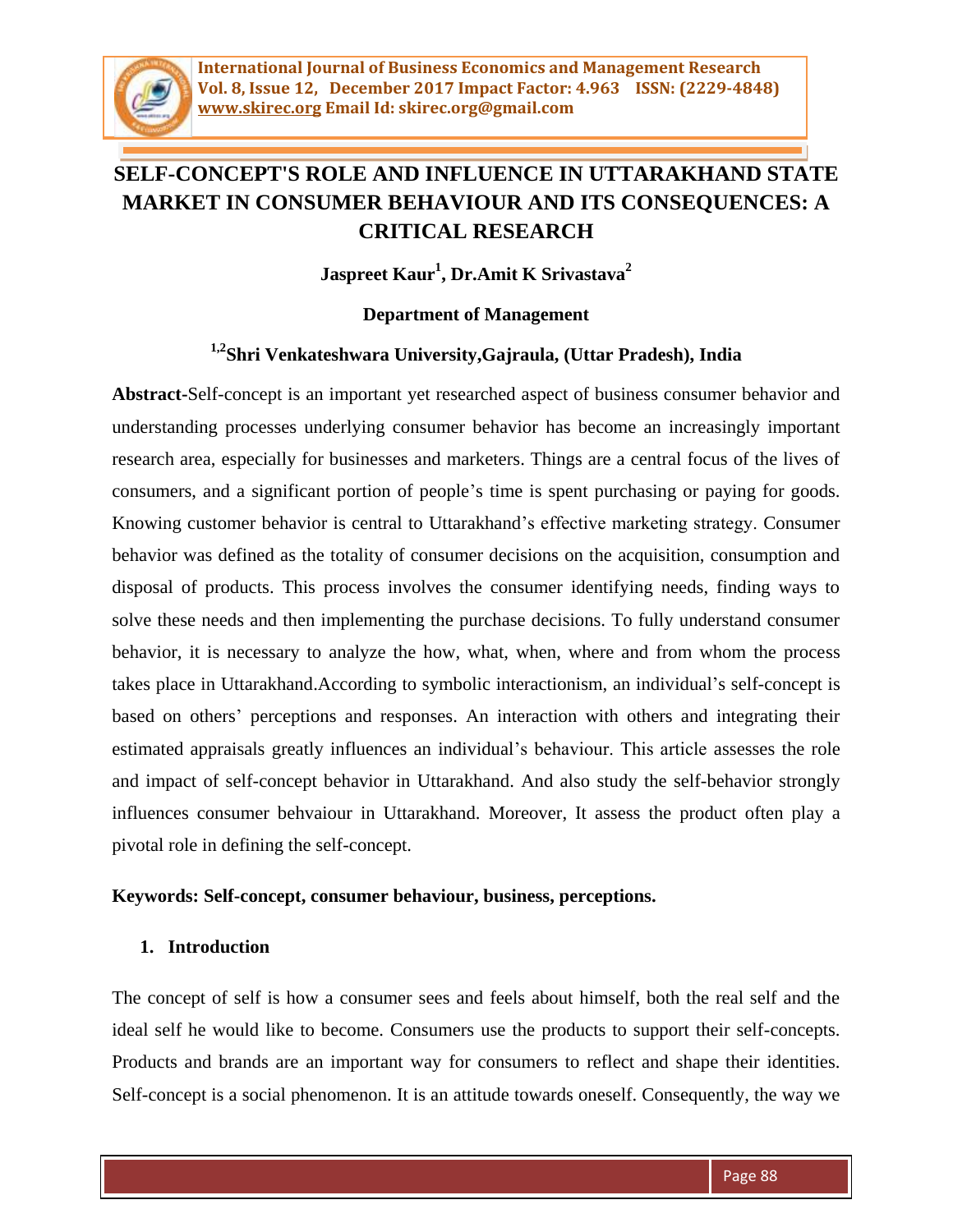

dress, the products we use, the services we need, depend on how we want to perceive ourselves. There is a relationship between a person's self-image and the product you want to buy.

### **Three Components of Self-concept and Some Examples**

Self-concept is the individual knowledge of who he is. According to Carl Rogers, the concept of self has three components: self-image, self-esteem and the ideal self. Self-concept is active, dynamic and malleable.

- A person sees herself as an intelligent person;
- A man perceives himself as an important member of his community;
- A woman sees herself as an excellent spouse and friend;
- A person thinks of himself as a nurturing and caring person;

Consumers are first asked to evaluate their self-concept on a differential scale. Then he is asked to evaluate the brands of products on the same scales. Consumers should prefer the responses seen with brands. After combining the concept of self with the image of the brand, the individual tries to find products for their own satisfaction. If you are satisfied, self-concept is reinforced as shown in the Figure 1.1.



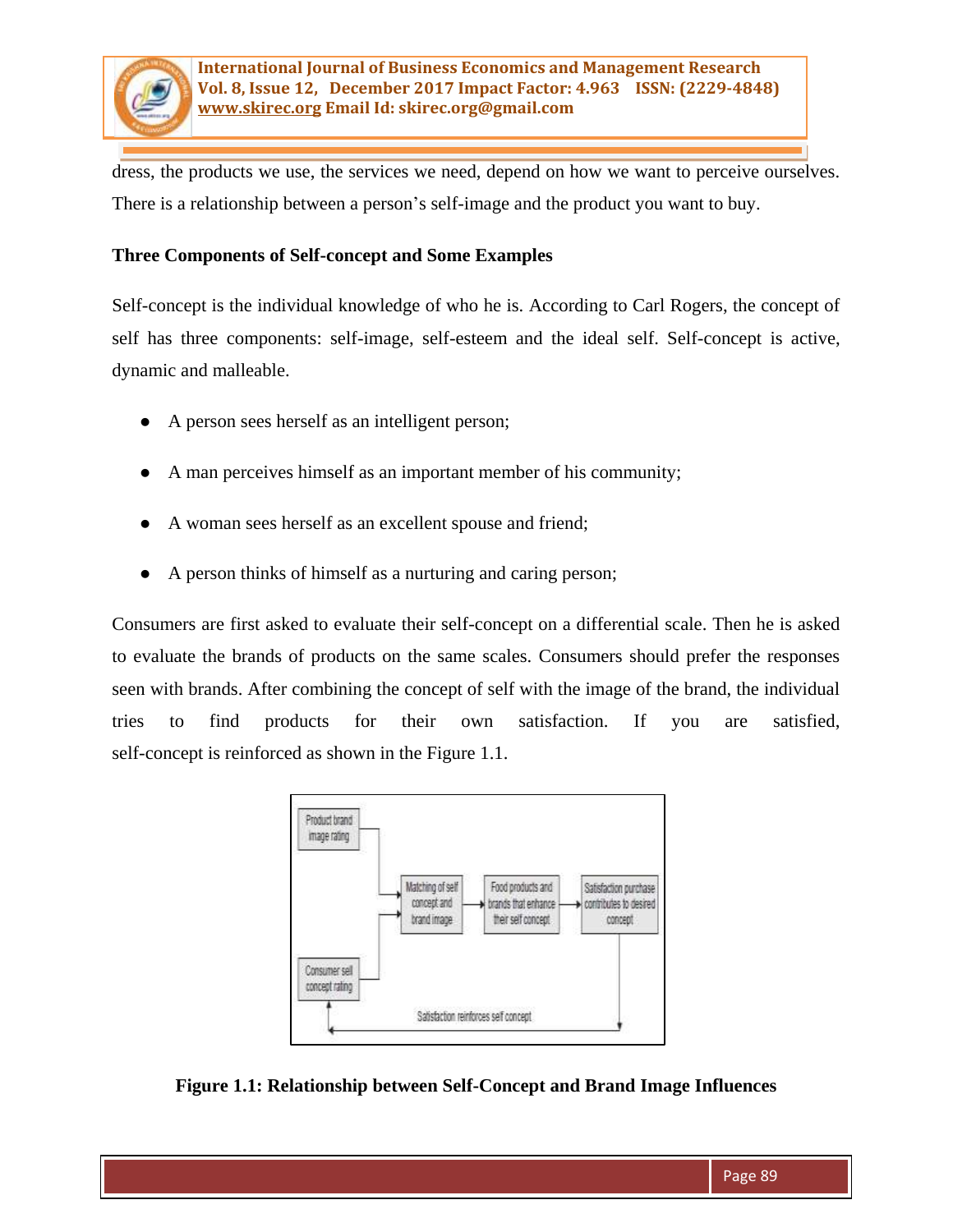

The interaction between the product and the self-concept can be specific to the situation. In some situations, self-concept can be improved or strengthened to a lesser or greater extent. Marketing specialists use these tools as a guide for choosing products and brands.

### **2. Defining Consumer Behaviour**

Comparatively, consumer behaviour is a modern area of research that developed only after the Second World War. The demand for sellers has vanished and the competition for buyers has grown. This culminated in a paradigm change in the emphasis of the producer from commodity to customer and concentrated primarily on consumer behaviour. The assessment of the marketing concept from the mere concept of sale to consumer-oriented marketing has contributed to an independent discipline of buyer behaviour. The evolution of consumerism and consumer law emphasises the value given to the consumer.

Heterogeneity among individuals makes it a difficult task for marketers to understand consumer behaviour. Marketers also felt the need to develop an in-depth understanding of the purchasing behaviour of customers. Finally, in order to build long-term customer relationships, this information served as an imperative tool in the hands of marketers to predict the future purchasing behaviour of customers and formulate four marketing strategies. In general, consumer behaviour is the research of individuals or organisations and the mechanisms used by consumers to find, choose, use and dispose of goods, services, experience or ideas to meet needs and their effect on consumers and society.

In identifying needs, finding ways to address their needs, making buying decisions, understanding information, making plans, and executing these plans, consumer behaviour includes the psychological processes that consumers go through. It combines elements of psychology, sociology, economics, and social anthropology. It seeks to grasp, both individually and in groups, the decision-making processes of consumers. In an effort to understand the desires of individuals, it examines the attributes of individual consumers, such as demographics and behavioural variables. It also seeks to analyse market factors from groups like family, friends,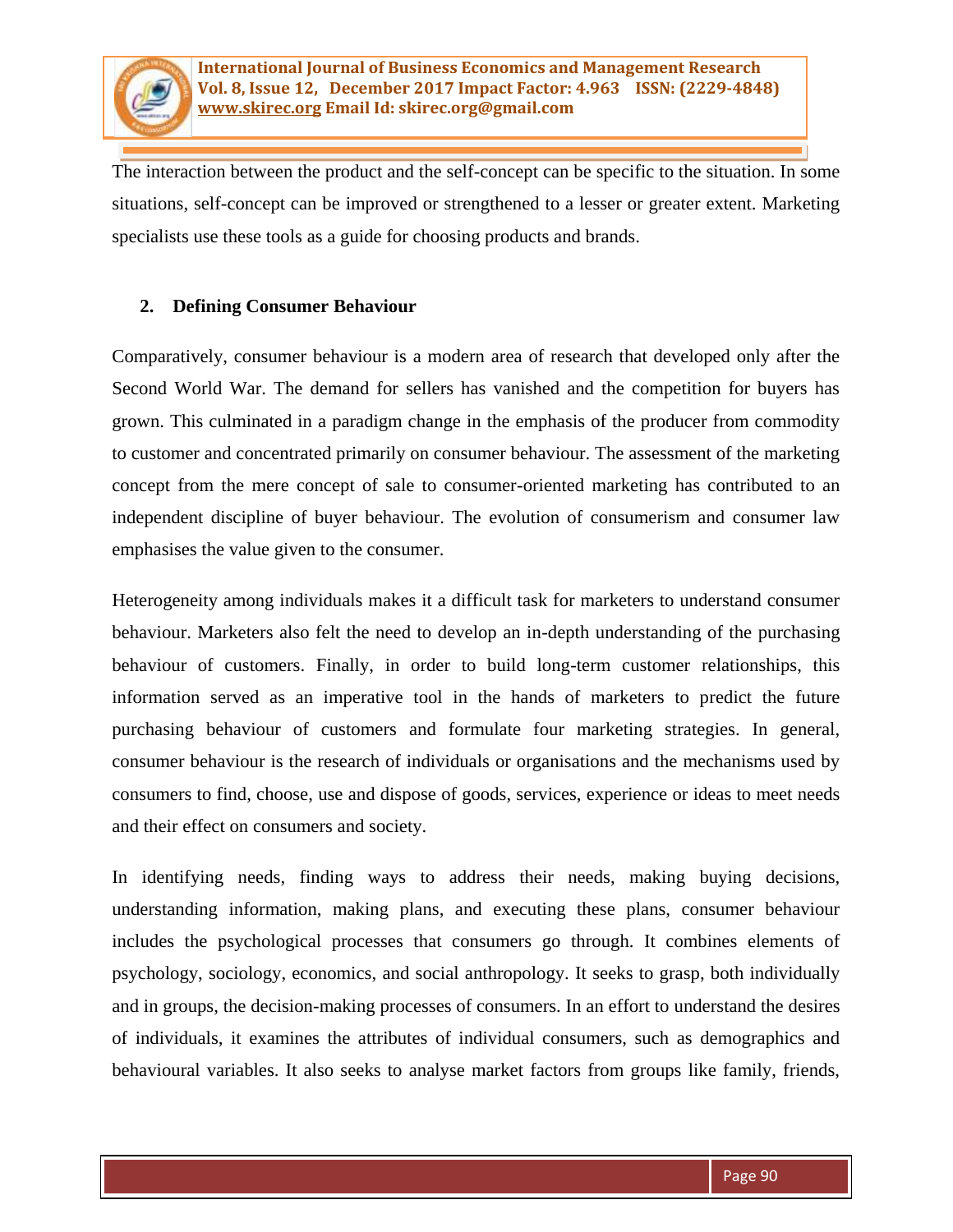

comparison groups, and society in general. The fundamental belief of a marketing-oriented corporation is that the client is the hub in which the organisation revolves.

The market itself implies the customer, from which all marketing campaigns are built and implemented. Marketing managers use different approaches to add value to the finished product that will enter the hands of customers in order to meet competition in the marketplace. This implies that there is a increasing interest or recognition among marketers in an ever evolving marketing climate to research the customer behaviour around which all marketing activities are carried out.

The centre of marketing campaign design is understanding customer behaviour. The response of customers to this strategy determines the success or failure of an organisation. An company can succeed in this competitive environment only by providing more consumer value than rivals-the contrast between all the benefits obtained from a complete product and all the costs of obtaining those benefits. Providing superior customer satisfaction allows a company to do a better job than the rival in predicting and responding to customer needs.

Marketing strategy is simply the answer to the question: how can the business provide its target market with superior consumer value? The response to this question involves the formulation of marketing mix-strategies for product, price, location and promotion. The correct combination of these components meets the needs of consumers and provides consumer value. Studying consumer behaviour helps marketing researchers to anticipate how customers are going to react to advertising messages and to understand why they make the buying decision.

## **3. Types of Buying Behaviour**

## **1.3.1 Routine Response Behavior**

Routine Response Behaviour is exhibited when buying low involvement products that are purchased frequently having low cost. Since there is little "risk" involved in making the purchase, there is little need for a search and decision-making effort. Routine items are those that are purchased by consumers almost automatically. The consumers are familiar with such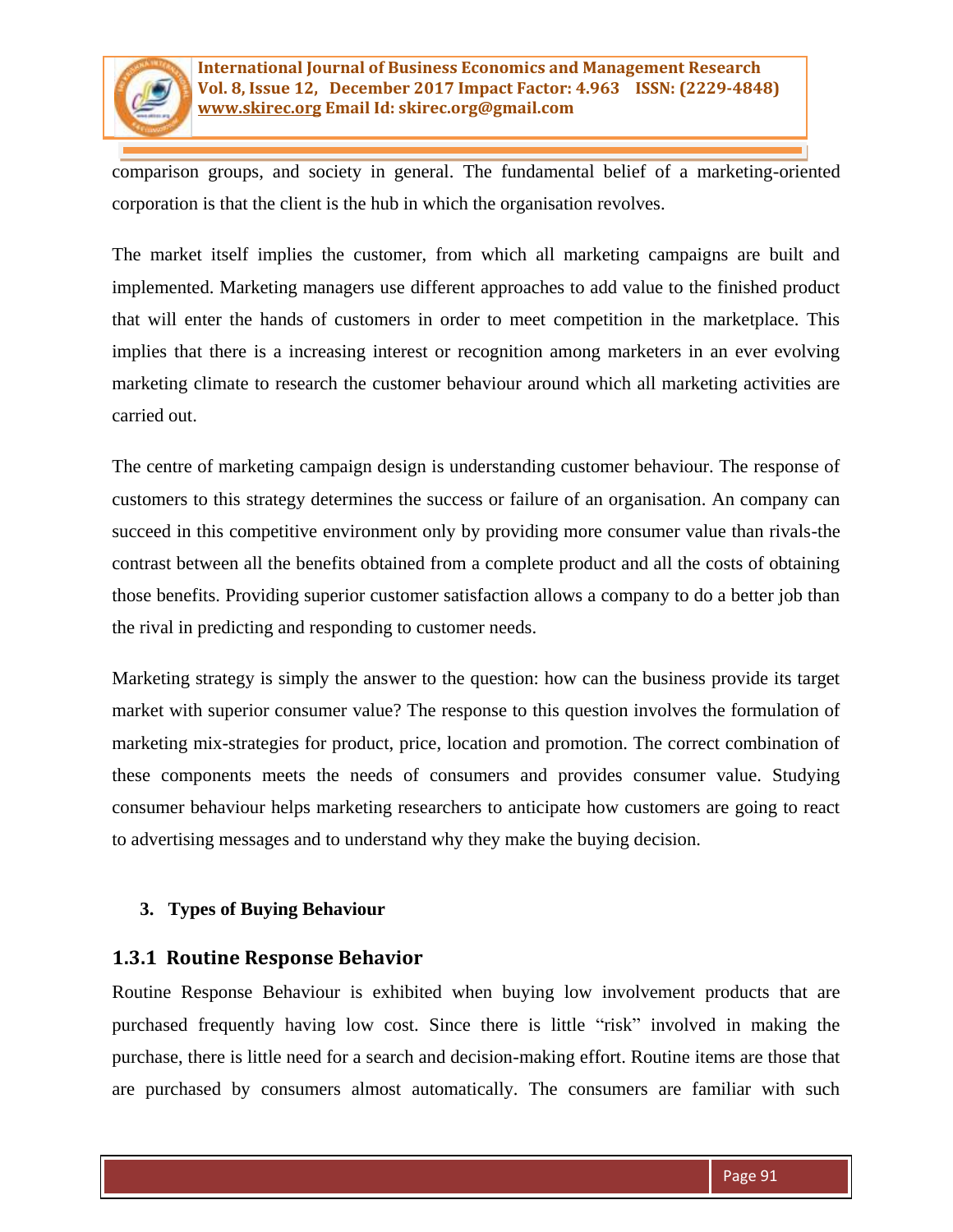

products or product categories and have enough experience with purchasing it. Examples of such routine purchases include soft drinks, snacks, milk and egg.

# **1.3.2 Limited Decision-Making Behavior**

When buying goods that are purchased rarely and not regularly, a customer shows restricted decision making. When there is a need to learn more about an unfamiliar brand in a familiar product category, he could engage in a limited search for knowledge. The method of searching will be easy, requiring a moderate amount of time for information collection. An item of clothing may be a good example. A customer may know the category of the product he/she is interested in, but may not have decided on a brand or design.

# **1.3.3 Extensive Decision-Making Behaviour**

Products/services that are not commonly purchased and include complicated factors and high customer engagement take more time for decision-making. The more unfamiliar and costly the products/services are, the more time it will take to make the decision to purchase.

The time taken for a decision to be made is dependent on the amount of risk involved in the purchase. With regard to products like vehicles, houses, computers, and education, there may be a high degree of economic, efficiency, and/or psychological risk involved in the purchasing decision. Consumers can take as much time as they need to collect data and then make a buying decision. A comprehensive search may include going online to collect information from businesses that sell the product, talking to friends and family, visiting stores or outlets that carry the product or providing the service consumers are searching for.

# **1.3.4 Impulse Buying Behavior**

Sometimes, with no deliberate preparation or advance thinking, customers make purchases. No time is spent making the buying decision when this occurs. Emotional buying may be impulse buying. A customer can build an emotional link with a product based on something he/she is passionate about, and a purchase can be triggered by this link.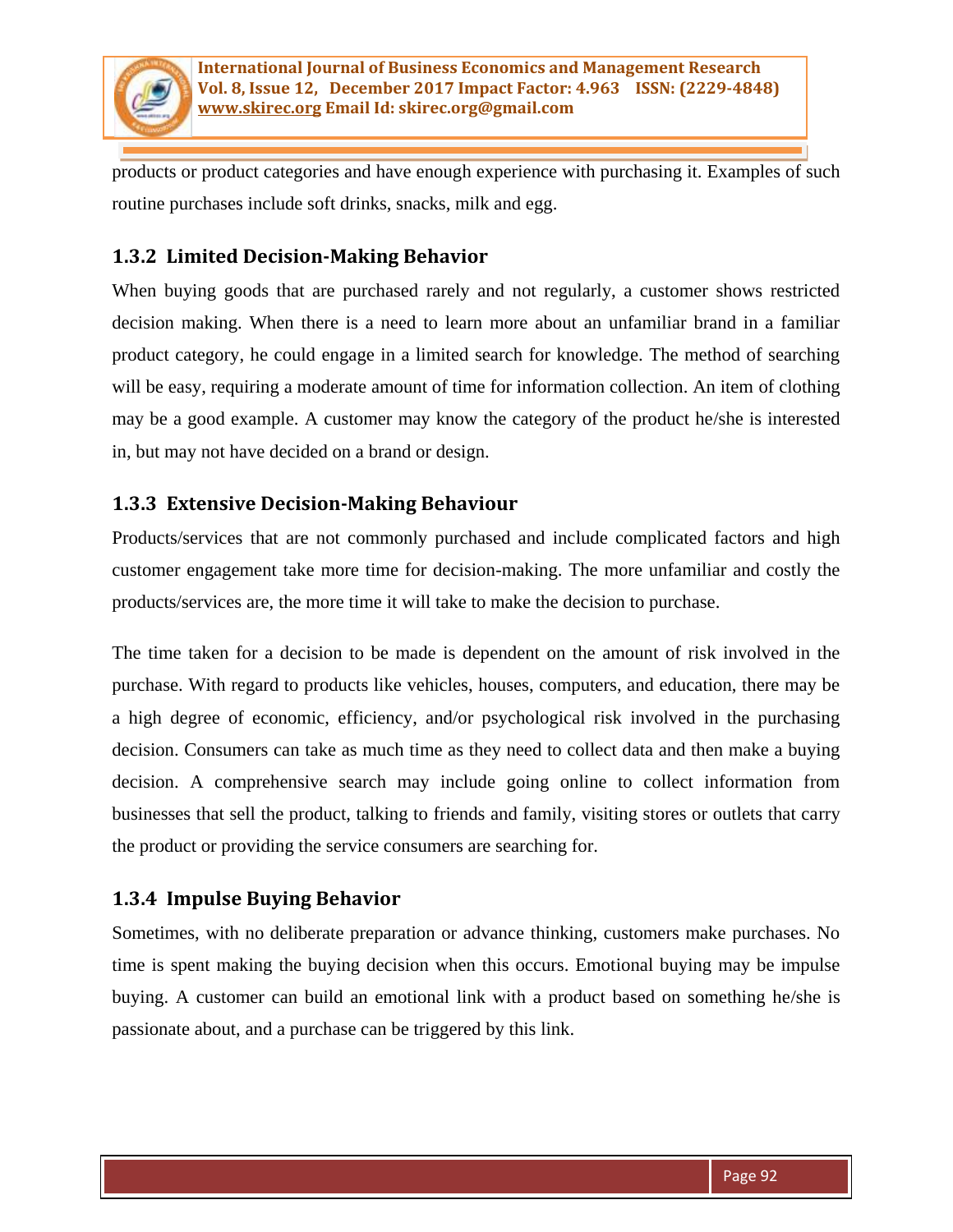

Either in the retail outlet or at the checkout aisles, the mere sight of a product, such as candy, gum, mints, chips or other products prominently displayed, may cause consumers to purchase things they may not have expected to buy. The purchase of the same item does not necessarily evoke the same purchasing behaviour. Depending on the circumstances or condition, items may switch from one category to the next. For instance, a suit or a dress may become a highinvolvement purchase if the customers buy it to wear for a wedding.

Similarly, for customers who don't go out much, going out for dinner can also entail comprehensive decision-making, but for someone who goes out regularly, it might require a minimal decision-making process. The reason for the dinner thus defines the degree of decisionmaking.

#### **4. Conclusion**

There are two main conclusions that can be taken from the self-concept conceptualizations outlined by earlier scholars. First, researchers need to recognise an age perspective because of the complex nature of the self, i.e. how actual age affects the creation of the self-concept of a person and the resulting attitude and actions. However, in their discussion of the self-concept, prior research primarily recognises the complex existence of the self-concept, measures only one period of the self-concept-life cycle, such as puberty or young adulthood (Marsh et al. 2006), or outlines that the role of real age in future research needs to be addressed. Although these findings provide a framework for future research into self-concept, they do not provide theoretically grounded and testable hypotheses that account for all stages of the life cycle of self-concept and its corresponding effect on attitude and actions.

Second, in order to research the self-concept, multiple lenses need to be applied, since the self is shaped by different variables that are typically studied in fields such as cognitive psychology, developmental psychology, social psychology or sociology.

This interdisciplinary hypothesis is reinforced by literature from different research fields, thus recording that the self-concept mediates the influence of different influences on the attitude and actions of individuals. Evidence suggests that factors such as a leader's behavior, academic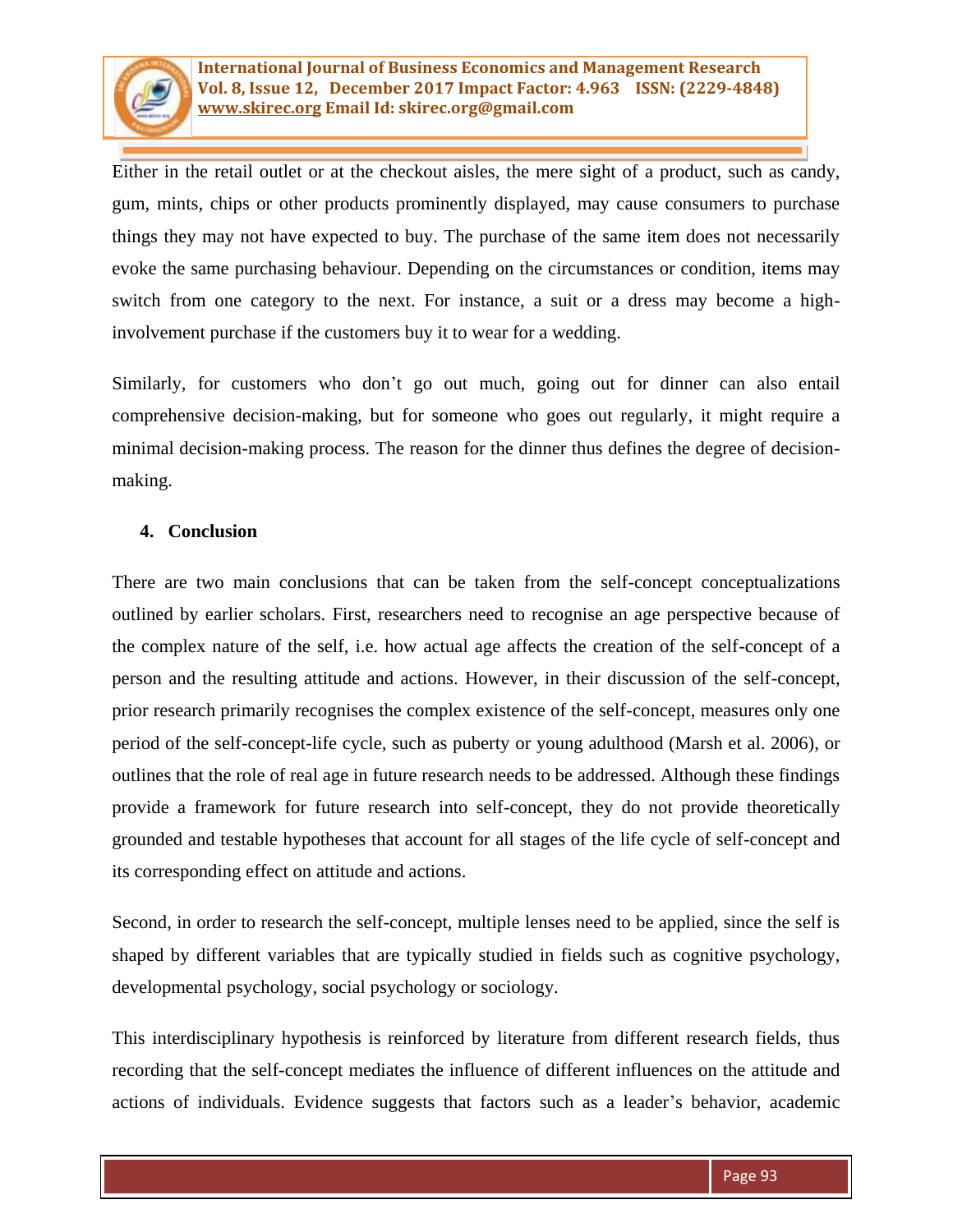

achievement (Trautwein et al. 2006), evaluations of significant others (O'Mara et al. 2006), global culture, life events (Park 2010), as well as cognitive and desired age influence the selfconcept, which in turn influences an individual's attitude and behavior.

#### **References**

- 1. Kumra, R. (2007). Consumer Behavior. Mumbai, India: Himalaya Publishing House.
- 2. Achouri, M. &Bouslama, N. (2010). The effect of the congruence between brand personality and self-image on consumer's satisfaction and loyalty: A conceptual framework. IBIMA Business Review,1-16.
- 3. Yoon, C., Cole, C. A., & Lee, M. P. (2009). Consumer decision making and aging: Current knowledge and future directions.*Journal of Consumer Psychology, 19*(1),  $2-16.$
- 4. Green, J., Liem, G. A. D., Martin, A. J., Colmar, S., Marsh, H. W., &McInerney, D. (2012). Academic motivation, self-concept, engagement, and performance in high school: Key processes from a longitudinal perspective.*Journal of Adolescence, 35*(5), 1111– 1122.
- 5. Moschis, G. P. (2012). Consumer behavior in later life: Current knowledge, issues, and new directions for research.*Psychology and Marketing, 29*(2), 57–75.
- 6. Reed II, A. (2002). Social identity as a useful persective for self-concept based consumer research.*Psychology and Marketing, 19*(3), 235–266.
- 7. Epstein, S. (1973). The self-concept revisited or a theory of a theory.*American Psychologist, 28*, 404–416.
- 8. Marsh, H. W., & Craven, R. G. (2006). Reciprocal effects of self-concept and performance from a multidimensional perspective: Beyond seductive pleasure and unidimensional perspectives.*Perspectives on Psychological Science, 1*(2), 133–163.